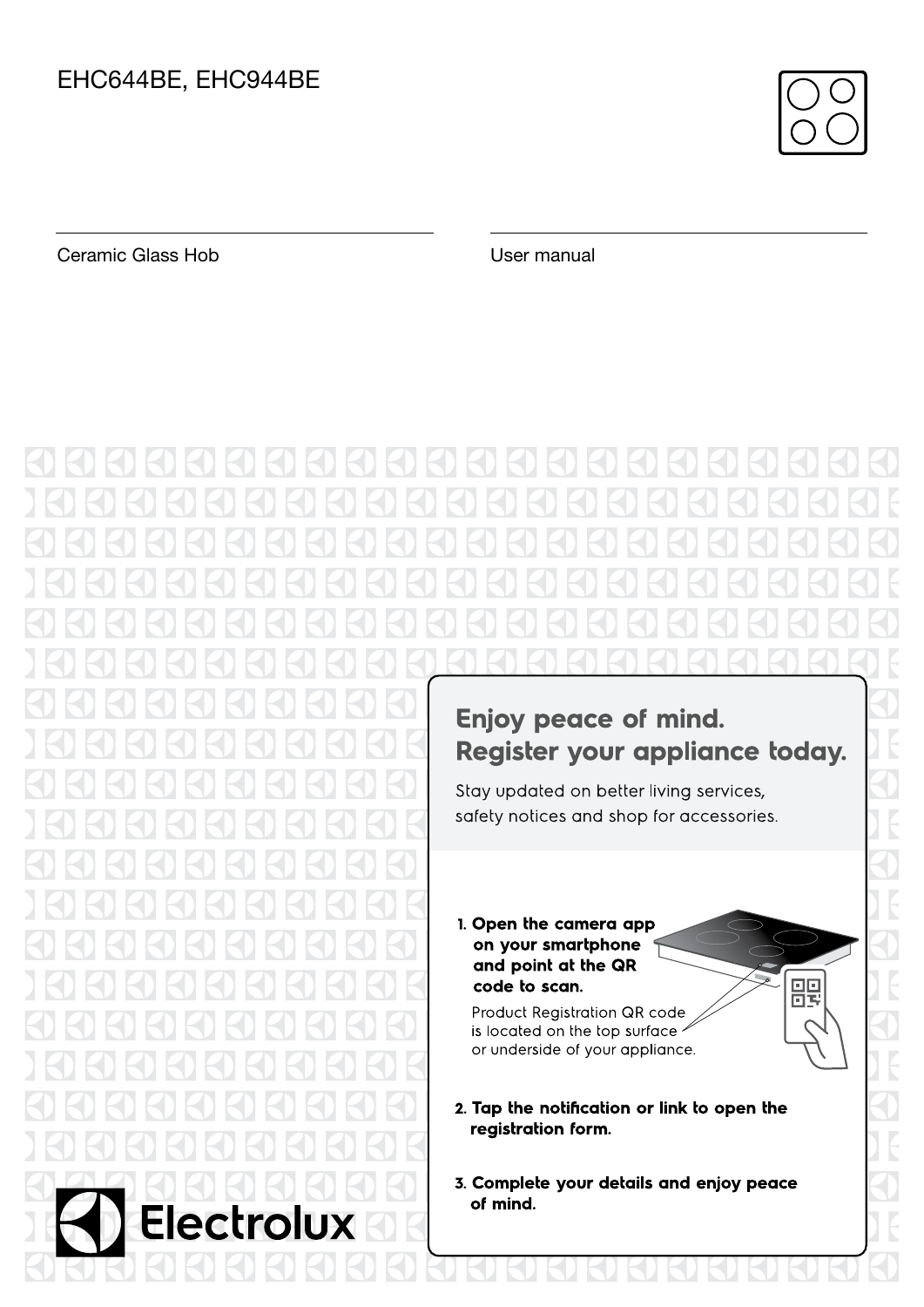### CONGRATULATIONS

Thank you for purchasing an Electrolux appliance. You've chosen a product that brings with it decades of professional experience and innovation. Ingenious and stylish, it has been designed with you in mind. So whenever you use it, you can be safe in the knowledge that you'll get great results every time.

Welcome to Electrolux.

The symbols you will see in this booklet have these meanings:

### $\sqrt{!}$  WARNING

This symbol indicates information concerning your personal safety.

### $\langle ! \rangle$  caution

This symbol indicates information on how to avoid damaging the cooktop.

## $\left\lceil \mathbf{\hat{i}}\right\rceil$  important

This symbol indicates tips and information about use of the cooktop.

## ENVIRONMENT

This symbol indicates tips and information about economical and ecological use of the cooktop.

### BEFORE USING YOUR APPLIANCE

Before you use the cooktop, we recommend that you read through the whole user manual which provides the description of the cooktop and its functions. To avoid the risks that are always present when you use a gas appliance, it is important that the cooktop is installed correctly and that you read the safety instructions carefully to avoid misuse and hazards.

For future reference, please store this booklet in a safe place.

### CONDITIONS OF USE

This appliance is intended to be used in household and similar applications such as:

- Staff kitchen areas in shops, offices and other working environments
- Farm houses
- By clients in hotels, motels and other residential type environments
- Bed and breakfast type environments

### **CONTENTS**

|                                                   | З  |
|---------------------------------------------------|----|
|                                                   | 5  |
| Cooking surface layout ____________________       | .5 |
|                                                   | 6  |
| Touch control sensor fields ________________      | 6  |
|                                                   |    |
|                                                   |    |
| Tips on cooking and frying ______________________ | 13 |
|                                                   | 14 |
|                                                   | 15 |
|                                                   | 16 |
|                                                   |    |
|                                                   | 18 |
|                                                   | 19 |
|                                                   |    |

### BEFORE YOU CALL

Please ensure you read the instruction manual fully before you call for service, or a full service fee could be applicable.

### RECORD MODEL AND SERIAL NUMBER HERE:

Model:

Serial No:

### IMPORTANT INFORMATION THAT MAY IMPACT YOUR MANUFACTURER'S **WARRANTY**

Adherence to the directions for use in this manual is extremely important for health and safety. Failure to strictly adhere to the requirements in this manual may result in personal injury, property damage and affect your ability to make a claim under the Electrolux manufacturer's warranty provided with your product. Products must be used, installed and operated in accordance with this manual. You may not be able to claim on the Electrolux manufacturer's warranty in the event that your product fault is due to failure to adhere this manual.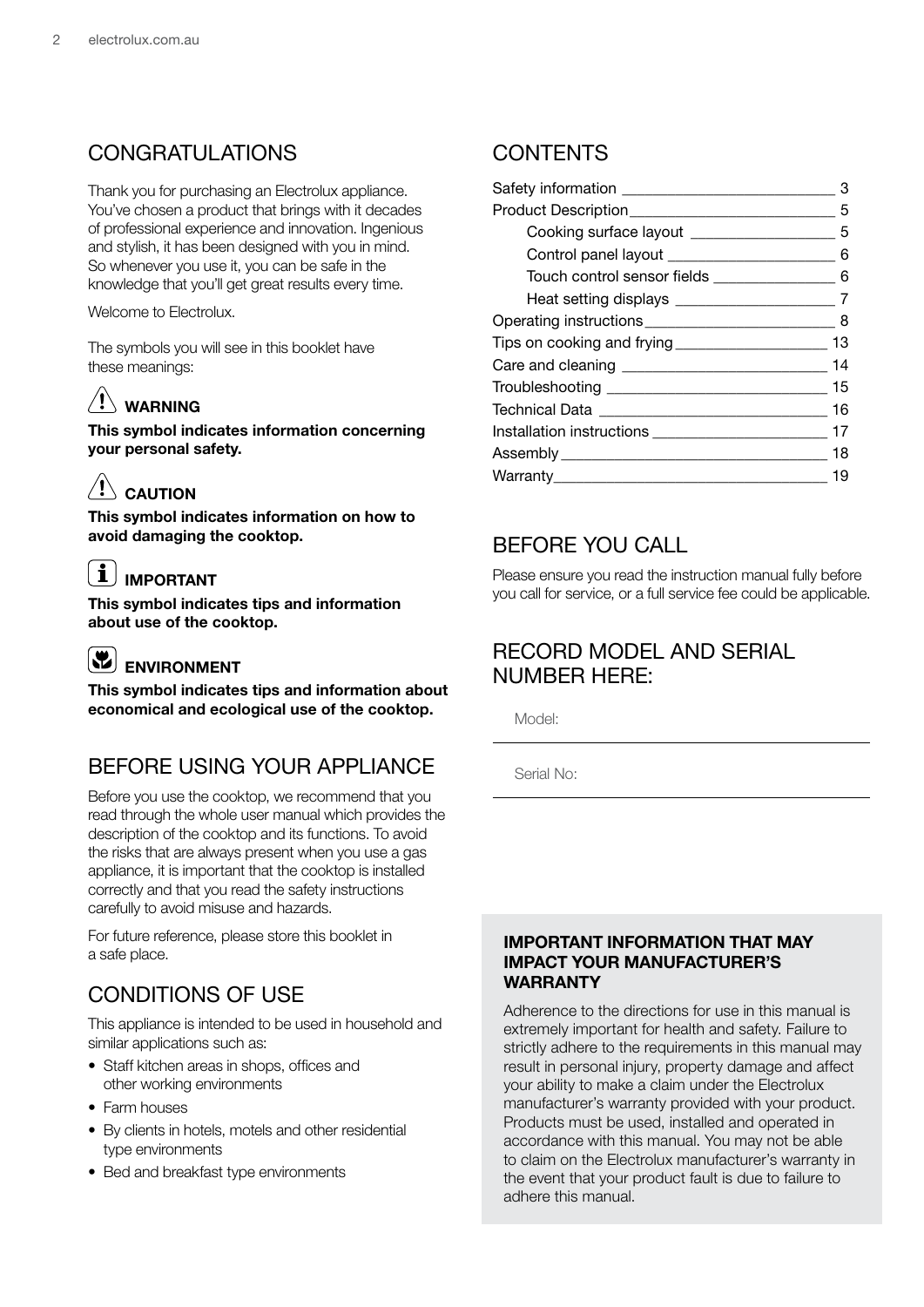## SAFETY INFORMATION

Please read the user manual carefully and store in a handy place for later reference. Pass the user manual on to possible new owners of the cooktop.

Read the following carefully to avoid damage or injury.

 $\heartsuit$  This symbol indicates never to do this

 $\bigcirc$  This symbol indicates always do this

### General safety

### WARNING!

Please comply with these instructions. If you do not, any damage resulting is not covered by the warranty.

#### Correct use

This appliance is not intended for use by persons (including children) with reduced physical, sensory or mental capabilities, or lack of experience and

- $\circ$ knowledge, unless they have been given supervision or instruction concerning use of the appliance by a person responsible for their safety.
- Do not leave the appliance unattended during  $\varnothing$ operation.
- This appliance should be used only for normal ⊘ domestic cooking and frying of food.
- The appliance must not be used as a work surface  $\varnothing$ or as a storage surface.
- Additions or modifications to the appliance are not  $\varnothing$ permitted.

Do not place or store flammable liquids, highly  $\circledcirc$  inflammable materials or fusible objects (e.g. plastic film, plastic, aluminium) on or near the appliance.

### Children's safety

- The cooking zones will become hot when you cook. Therefore, always keep small children away from the appliance.
- The appliance is not intended for use by young  $\infty$ children or infirm persons without supervision.
- Children should be supervised to ensure that they  $\oslash$ do not play with the appliance.

## $\bigwedge$  warning!

### Accessible parts will become hot during use. To avoid burns young children should be kept away

#### Correct operation

- Always monitor the appliance during operation. Do not use an external timer or a separated remote control system to operate the appliance.
- Only use the appliance for domestic cooking tasks..
- Do not use the appliance as a work or a storage  $\circlearrowright$ surface.
- Do not put or keep very flammable liquids and  $\circledcirc$  materials, or fusible objects (made of plastic or
- aluminium) on or near the appliance.

Other than the connection point in the terminal

block, do not let the electrical supply cord touch the  $\circlearrowright$ appliance or hot cookware. Ensure electrical supply cord is not tangled.

### General safety

- The appliance may only be installed and connected  $\oslash$ by trained, registered service engineers.
- Built-in appliances may only be used after they have been built into suitable built-in units and work  $\varpi$ surfaces that meet standards.

In the event of faults with the appliance or damage to the glass ceramic (cracks, scratches or splits), the

- $\oslash$  appliance must be switched off and disconnected from the electrical supply, to prevent the possibility of an electric shock.
- Repairs to the appliance must only be carried out by  $\oslash$ trained registered service engineers.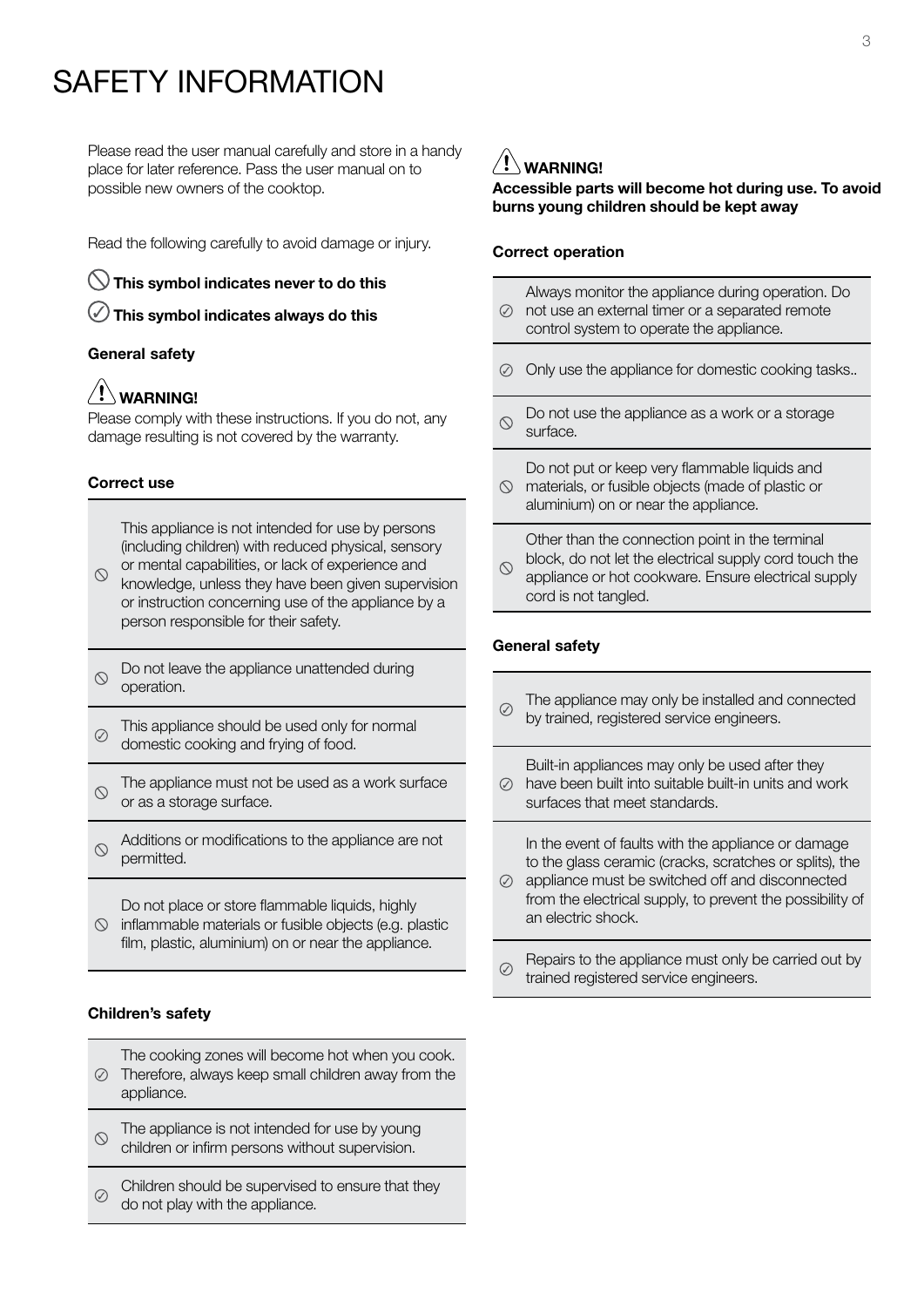## SAFETY INFORMATION (CONTINUED)

#### Safety during use

| Remove stickers and film from the glass ceramic.                                                      |
|-------------------------------------------------------------------------------------------------------|
| There is the risk of burns from the appliance if used<br>carelessly.                                  |
| Cables from electrical appliances must not touch the<br>hot surface of the appliance or hot cookware. |
| Overheated fats and oils can ignite very quickly.<br>Warning! Fire hazard!                            |

 $\oslash$  Switch the cooking zones off after each use.

## $\langle \cdot \rangle$  warning

If the surface is cracked, switch off the appliance to avoid possibility of electric shock.

### Safety when cleaning

| $\odot$ | For cleaning, the appliance must be switched off<br>and cooled down.                                    |
|---------|---------------------------------------------------------------------------------------------------------|
|         | For safety reasons, the cleaning of the appliance<br>with steam jet or high pressure cleaning equipment |

is not permitted.

### How to avoid damage to the appliance

|                | The glass ceramic can be damaged by objects<br>falling onto it.                                                                      |
|----------------|--------------------------------------------------------------------------------------------------------------------------------------|
|                | The edge of the glass ceramic can be damaged by<br>being knocked by the cookware.                                                    |
| $\circledcirc$ | Cookware made of cast iron, cast aluminium or with<br>damaged bottoms can scratch the glass ceramic if<br>pushed across the surface. |
|                | Before spillage can become burnt on to the cooking<br>surface, remove it with a damp cloth.                                          |
|                | To avoid damaging cookware and glass ceramics,<br>do not allow saucepans or frying pans to boil dry.                                 |
|                | Do not use the cooking zones with empty cookware<br>or without cookware.                                                             |
|                | Do not let cookware boil dry to prevent damage to<br>cookware and the ceramic glass.                                                 |
|                | Do not cover the parts of the appliance with<br>aluminium foil.                                                                      |
|                | Please note: Damage including broken glass or<br>scratches caused by misuse outlined above is not<br>covered under warranty.         |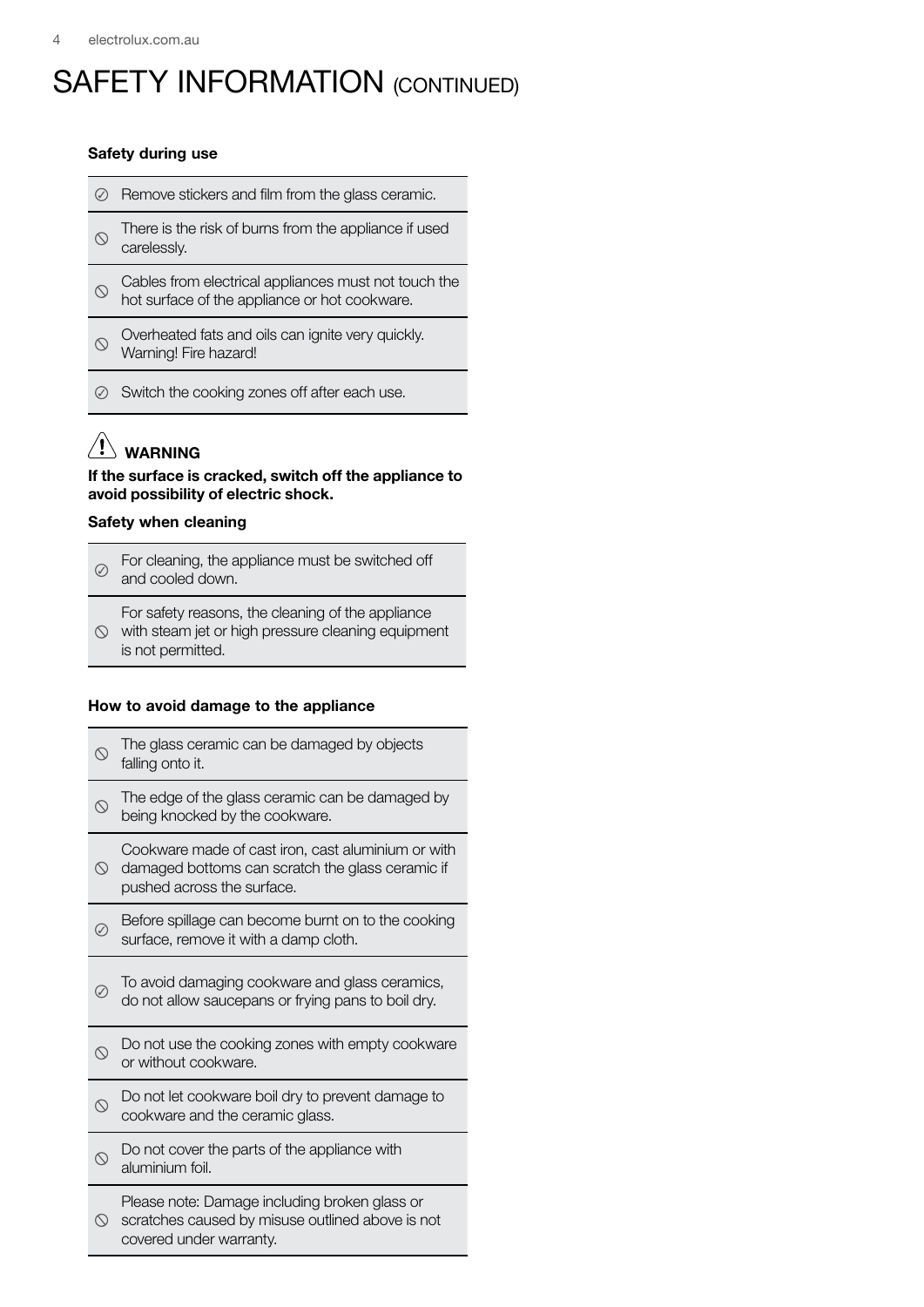## PRODUCT DESCRIPTION

### COOKING SURFACE LAYOUT

### EHC644BE



### EHC944BE

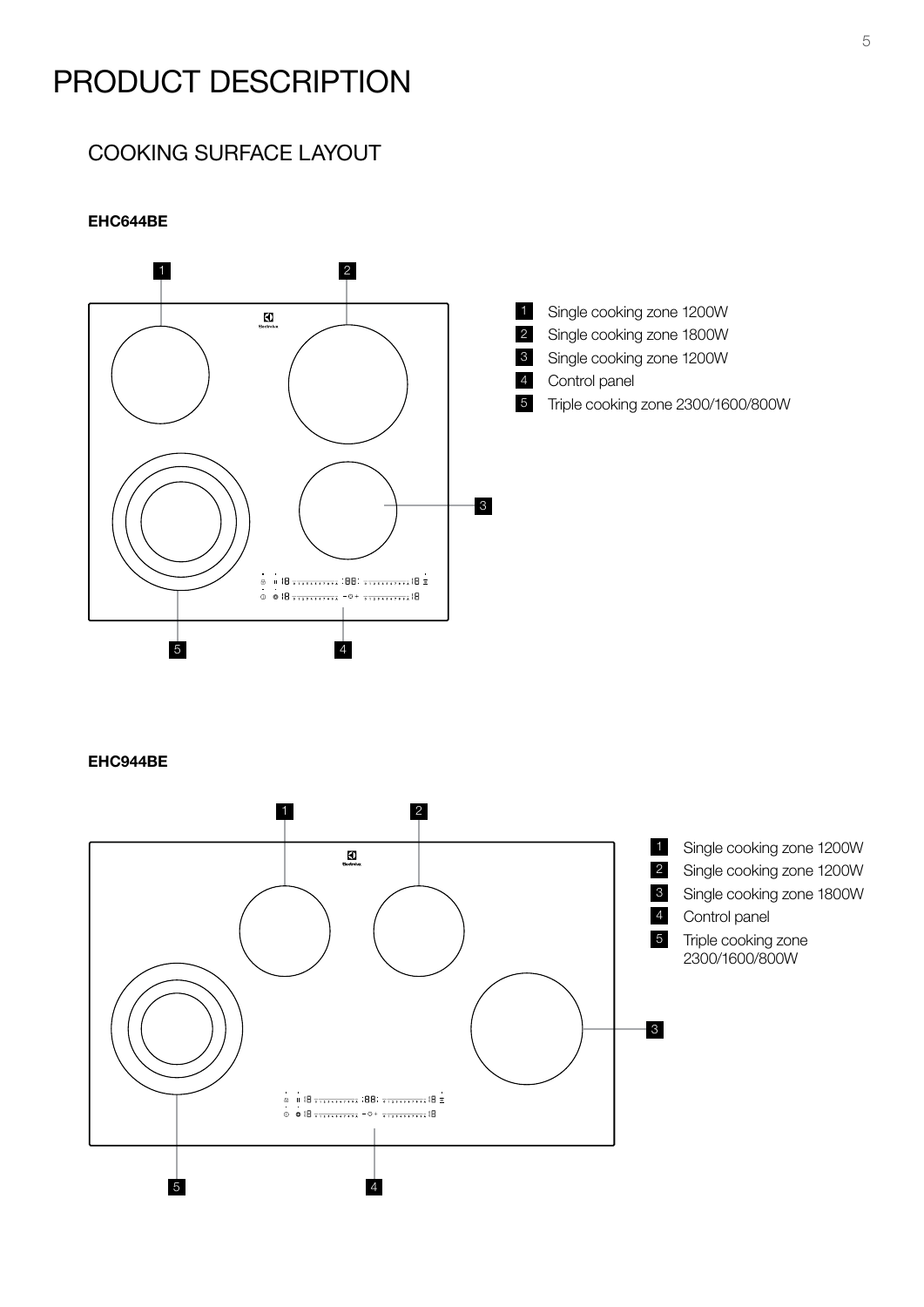## PRODUCT DESCRIPTION (CONTINUED)

## CONTROL PANEL LAYOUT



- 1 Lock with pilot light
- 2 Sets all operating zones to a keep warm setting
- 3 Display
- 4 Cooking zone indicators of Timer
- 5 Timer display
- 6 Control bar to set a heat setting
- 7 Heat setting display
- 8 On/Off with power indicator
- 9 Triple ring cooking zone
- 10 Timer
- **11** To activate and deactivate the Automatic heat up function
- 12 To activate and deactivate the manual mode of the Hob<sup>2</sup>Hood function

### TOUCH CONTROL SENSOR FIELDS

The appliance is operated using Touch Control sensor fields. Functions are controlled by touching sensor fields and confirmed by displays and acoustic signals. Touch the sensor fields from below, without covering other sensor fields.

|                |                                                      | <b>Sensor field</b> | <b>Function</b>                    |
|----------------|------------------------------------------------------|---------------------|------------------------------------|
| 8              |                                                      | On / Off            | To switch the appliance on and off |
| 6              |                                                      | Control bar         | To set a heat setting              |
| 10             | $\left( \begin{array}{c} 0 \\ 0 \end{array} \right)$ | Timer               | To select timer settings           |
| 10             |                                                      | Increase settings   | To increase Timer time             |
| 10             |                                                      | Reduce settings     | To reduce Timer time               |
|                | 6                                                    | Lock                | To lock/unlock the control panel   |
| $\overline{9}$ | ◎                                                    | Triple ring switch  | To switch outer rings on and off   |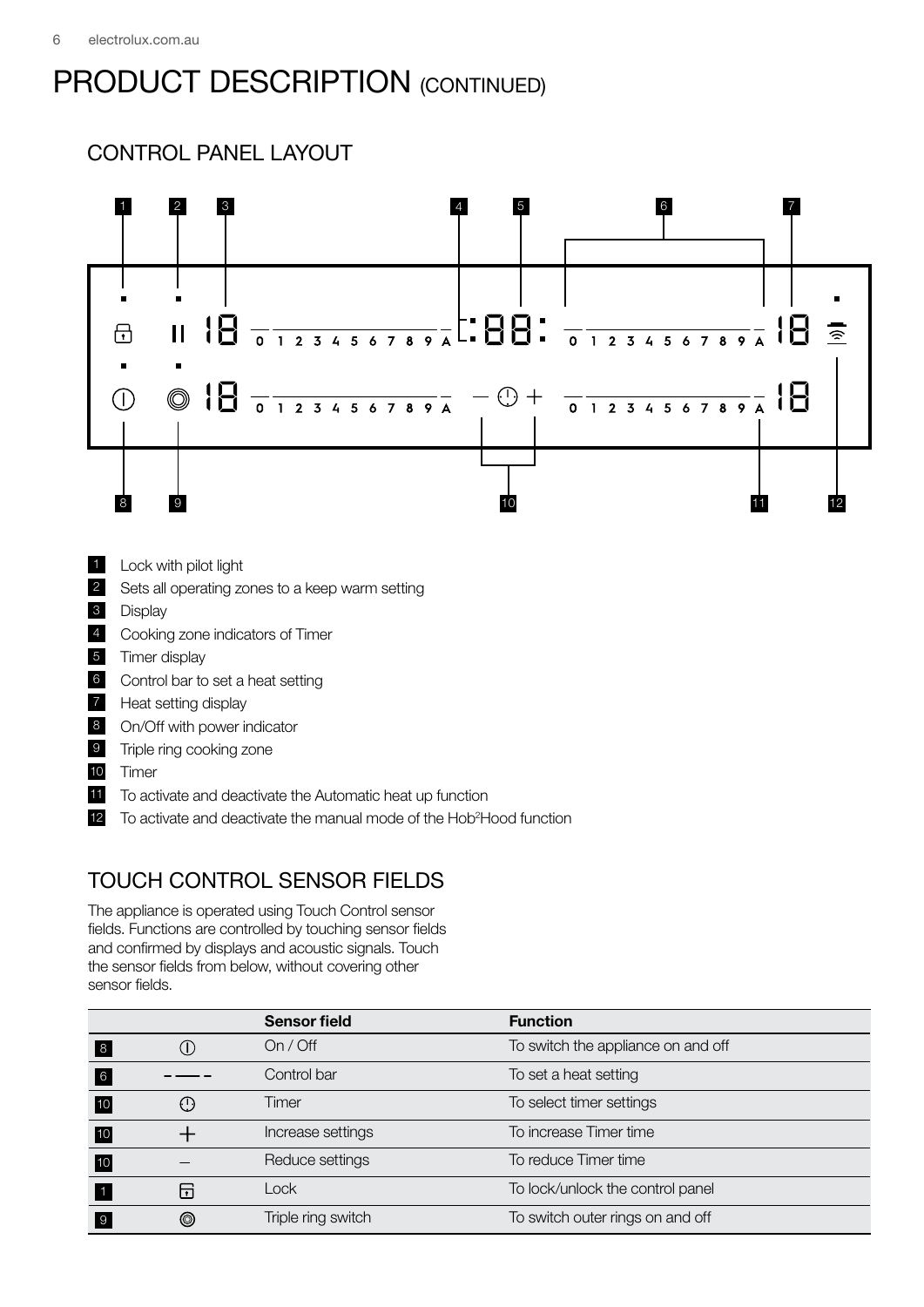## PRODUCT DESCRIPTION (CONTINUED)

### HEAT SETTING DISPLAYS

| <b>Display</b>                    |                            | <b>Description</b>                                                               |
|-----------------------------------|----------------------------|----------------------------------------------------------------------------------|
| $\boxed{0}$                       |                            | Cooking zone is switched off                                                     |
| $\boxed{1}$                       | Keep warm setting          | Keep warm setting is set                                                         |
| $\lceil \rceil - \lceil 9 \rceil$ | Heat settings              | Heat setting is set                                                              |
| $\boxed{B}$                       | Automatic warm up function | Automatic warm-up function is activated                                          |
| $\bigcirc$                        | Error                      | Malfunction has occurred                                                         |
| $\Xi$ / $\Xi$ / $\Xi$             | OptiHeat Control           | 3 step residual heat indicator - continue cooking / keep warm /<br>residual heat |
| L.                                | Child safety device        | Lock/child safety device is activated                                            |
|                                   | Automatic switch off       | Switch off is active                                                             |

### OPTIHEAT CONTROL (3 STEP RESIDUAL HEAT INDICATOR)

### $\hat{w}$  warning!  $\boxed{\subseteq}$  / $\boxed{\subseteq}$  There is a risk of burns from residual heat. The indicator shows the level of the residual heat.

## $\left[\mathbf{\hat{i}}\right]$ IMPORTANT!

Residual heat can be used for melting and keeping food warm.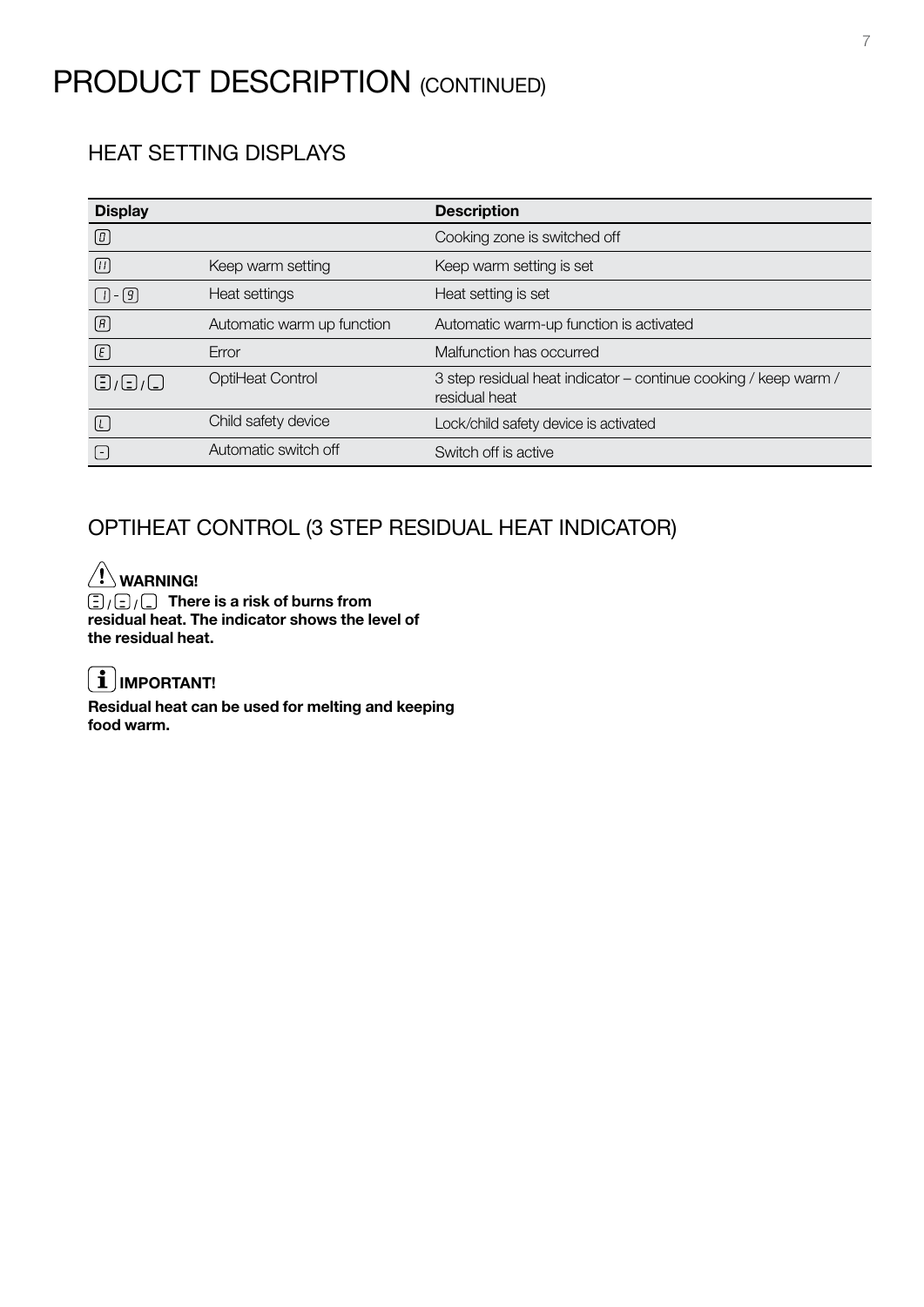## OPERATING INSTRUCTIONS

### Switching the appliance on and off

|            | <b>Control panel</b>               | <b>Display</b> | <b>Pilot light</b> |
|------------|------------------------------------|----------------|--------------------|
| Switch on  | Touch $\overline{0}$ for 2 seconds | $[0]$ / $[0]$  | lights up          |
| Switch off | Touch $\overline{0}$ for 2 seconds | $H/$ none      | goes out           |

## $\left[\mathbf{\hat{i}}\right]$ IMPORTANT!

After switching on, within approx. 10 seconds a heat setting or a function must be set, otherwise the appliance automatically switches itself off.

### Setting the heat setting

To set or change the heat setting: touch the control bar at the correct heat setting or move your finger along the control bar until you reach the correct heat setting.

## $\mathbf{1}$  | IMPORTANT!

The keep warm setting  $\overline{\omega}$  lies between  $\overline{\omega}$  and  $\overline{\mathcal{D}}$ . It is used to keep food warm.



### Switching the outside ring on and off

By switching the outside rings on or off, the effective heating surface can be matched to the size of the cookware. There are three indicators on the control panel that show which rings have been activated.

To activate the inner ring: touch the sensor field. The left indicator comes on.

To activate the centre ring: touch the same sensor field again. The middle indicator comes on.

To activate the outer ring: touch the sensor field again. The right indicator comes on.

To deactivate the outer ring: touch the sensor field until the indicator goes out.



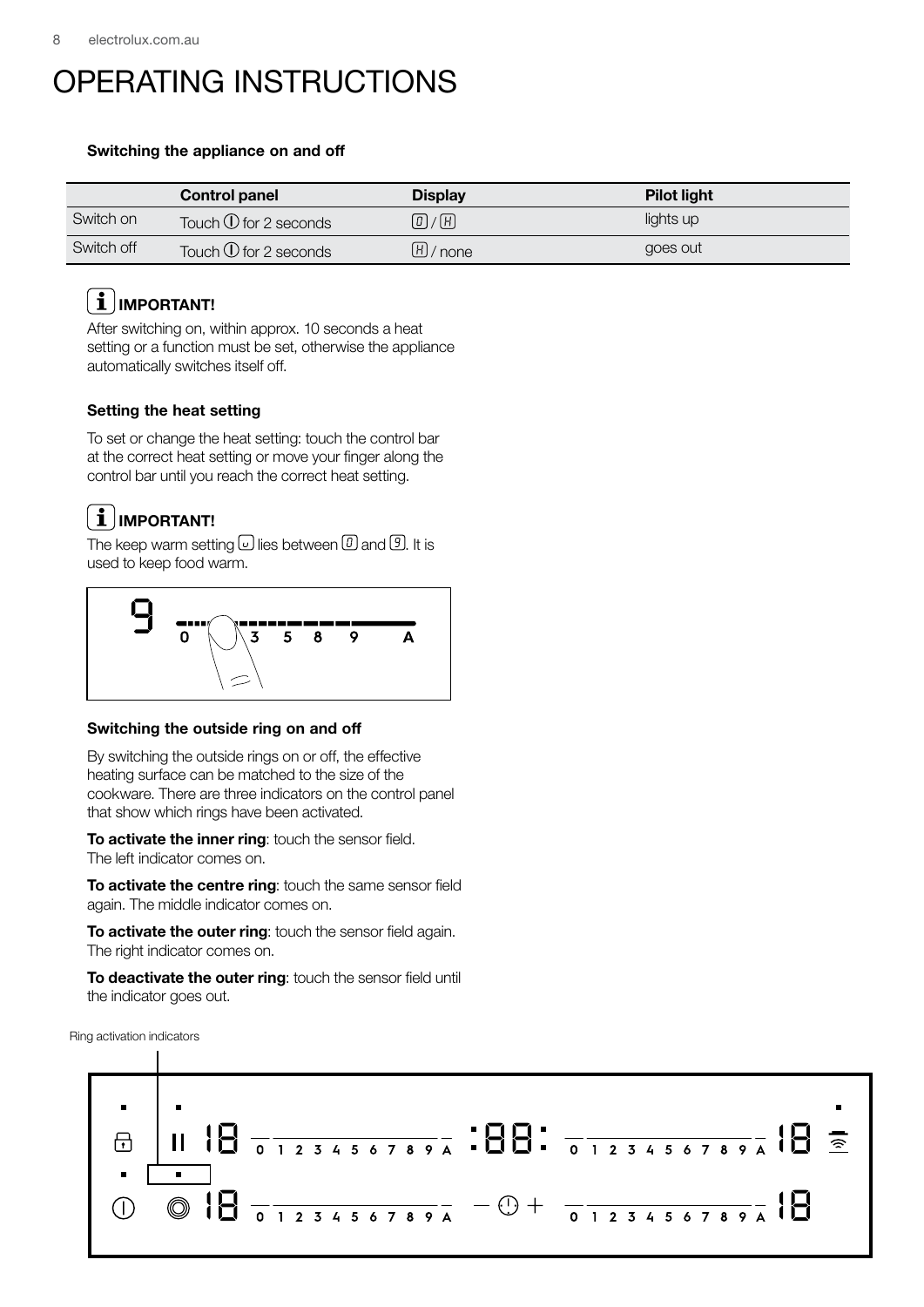## $\boxed{\mathbf{i}}$  IMPORTANT!

When you activate the zone but do not activate the outer ring the light that comes out from the zone may cover the outer ring. It does not mean that the outer ring is activated. To see if the ring is activated check the indicator.

### Locking/unlocking the control panel

The control panel, with the exception of the "On/Off" sensor field, can be locked at any time in order to prevent the settings being changed e.g. by wiping over the panel with a cloth.

|            | <b>Control panel</b>          | <b>Display</b>                                      |
|------------|-------------------------------|-----------------------------------------------------|
| Switch on  | Touch $\overline{\mathbf{D}}$ | $\lfloor \underline{\iota} \rfloor$ (for 5 seconds) |
| Switch off | Touch $\overline{\mathbf{D}}$ | the previously set heat setting                     |

### $\mathbf{i}$  | IMPORTANT!

When you switch the appliance off, the locking function is automatically switched off.

### Using the automatic heat up function

Activate this function to get a desired heat setting in a shorter time. When it is one, the zone operates at the highest setting in the beginning and then continues to cook at the desired heating setting.

To activate the function for a cooking zone, press  $\blacktriangle$ . ( $\boxed{B}$ ) comes on). Immediately touch a desired heat setting. After 3 seconds,  $\left[\begin{matrix}R\end{matrix}\right]$  comes on.

#### Keep warm

The II function sets all cooking zones that operate to the lowest heat setting ( $\Box$ ). When **II** operates, you cannot change the heat setting.

II does not stop the timer function.

- To activate this function touch  $\mathbf H$  .  $^{(1)}$  comes on.
- To deactivate this function touch II . The heat setting that you set before comes on.

### • IMPORTANT!

To activate the function, the cooking zone must be cold.

#### The child safety device

The child safety device prevents unintentional use of the appliance.

### Switching on the child safety device:

- Start the hob with  $\mathbb O$ . Do not set the heat settings.
- Touch  $\overline{\mathbf{G}}$  for 4 seconds. The symbol  $\mathbb C$  comes on.
- The child safety device is switched on.

#### Switching off the child safety device:

- Start the hob with  $\mathbb O$ . Do not set the heat settings. Touch  $\overline{\mathbf{G}}$  for 4 seconds. The symbol  $\overline{\mathbf{C}}$  comes on.
- Stop the hob with  $\mathbb O.$
- The child safety device is switched off.

### $\left[\mathbf{i}\right]$ IMPORTANT!

The child safety device can only be switched on and off, if no heat setting is set.

#### Overriding the child safety device:

The child safety device can be switched off in this way for a single cooking session; it remains activated afterwards.

- Start the hob with  $\mathbb O$ . The symbol  $\mathbb U$  comes on.
- Touch  $\overline{\mathbf{G}}$  for 4 seconds. The symbol  $\overline{\mathbf{C}}$  comes on.

Until the appliance is next switched off, it can used as normal. After switching off the appliance, the child safety device is active again.

## $i$  | IMPORTANT!

After overriding the child safety device, a heat setting or a function must be set within approx. 10 seconds, otherwise the appliance automatically switches itself off.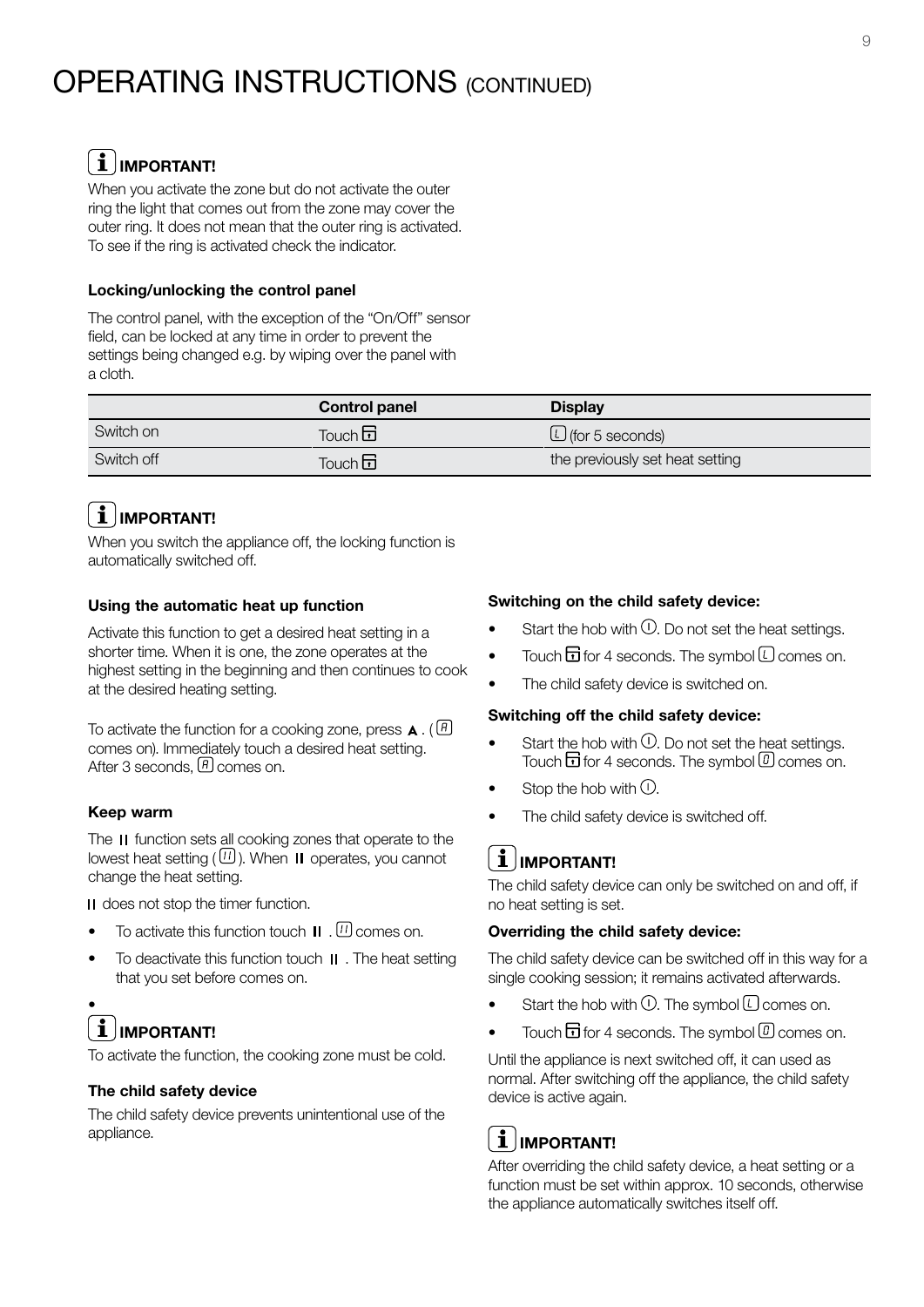### Hob2 Hood

This is an advanced automatic function which connects the hob to a special hood. Both the hob and the hood have an infra-red signal communicator. The speed of the fan is defined automatically on the basis of the mode setting and the temperature of the hottest cooking zone on the hob. You can also operate the fan from the hob manually.

## $\left[\begin{array}{c} \mathbf{i} \end{array}\right]$ IMPORTANT!

For most hoods, the remote system is originally deactivated. Activate it before you use the function. For more information refer to your hood user manual.

### Operating the function automatically

The default automatic mode from the factory is H5. You can change the automatic mode by following the instructions below. When you activate the job the hood will adjust the fan speed automatically. Please note the below table is a guide, the fan speed varies depending on the temperature measured on the cooking zones of the cooktop which can be affected by the heat setting(s) selected as well as the size and volume of what you are cooking.

### Automatic modes

|                     | Automatic Boiling <sup>1)</sup><br>light |             | Frying <sup>2)</sup> |
|---------------------|------------------------------------------|-------------|----------------------|
| Mode H <sub>0</sub> | Off                                      | Off         | Off                  |
| Mode H1             | On                                       | Off         | Off                  |
| Mode $H2^{3}$       | On                                       | Fan speed 1 | Fan speed 1          |
| Mode H <sub>3</sub> | On                                       | Off         | Fan speed 1          |
| Mode H4             | On                                       | Fan speed 1 | Fan speed 1          |
| Mode H <sub>5</sub> | On                                       | Fan speed 1 | Fan speed 2          |
| Mode H6             | ( )ท                                     | Fan speed 2 | Fan speed 3          |

1. The hob detects the boiling process and activates fan speed in accordance with automatic mode.

- 2. The hob detects the frying process and activates fan speed in accordance with automatic mode.
- 3. This mode activates the fan and the light and does not rely on the temperature.

### Changing the automatic mode

- 1. Deactivate the appliance
- 2. Touch  $\overline{0}$  for 3 seconds. The display comes on and goes off.
- 3. Touch  $\overline{\mathbf{D}}$  for 3 seconds.
- 4. Touch  $\mathbb O$  a few times until  $\mathbb H$  comes on.
- 5. Touch  $+$  of the Timer to select an automatic mode.

## $i$  | IMPORTANT!

To operate the hood directly on the hood panel, deactivate the automatic mode of the function.

When you finish cooking and deactivate the hob, the hood fan may still operate for a certain period of time. After that time the system deactivates the fan automatically and prevents you from accidental activation of the fan for the next 30 seconds.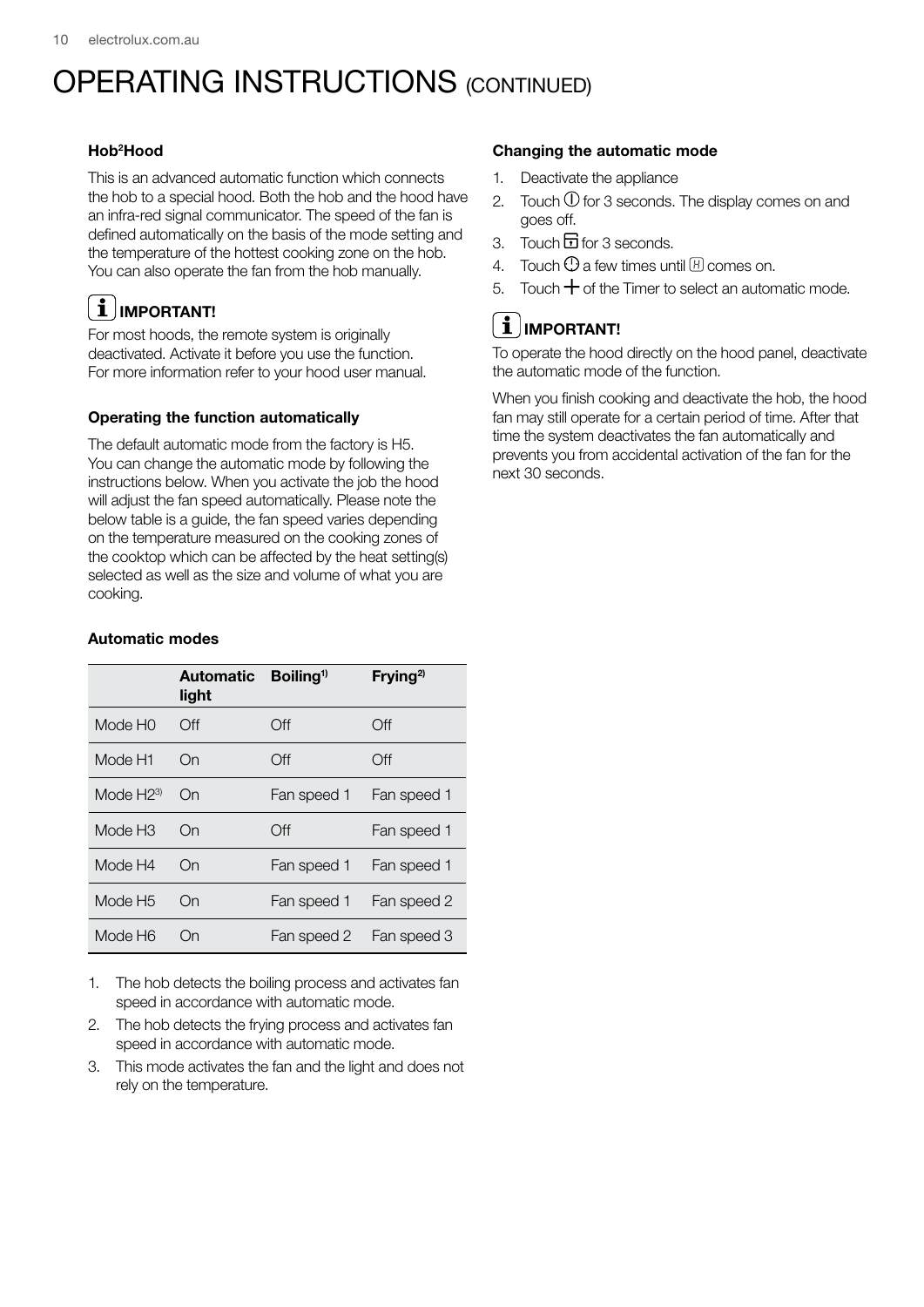### Using the timer

| <b>Function</b>   | <b>Condition</b>         | Outcome after the time has elapsed                   |
|-------------------|--------------------------|------------------------------------------------------|
| Automatic cut-out | A heat setting is set    | Acoustic signal DD flashes Cooking zone switches off |
| Countdown timer   | Cooking zones not in use | Acoustic signal DD flashes                           |

## $\left[\begin{array}{c} \mathbf{1} \end{array}\right]$ IMPORTANT!

If a heat setting is set on this cooking zone in addition to a countdown timer, the cooking zone is switched off after the time set has elapsed.

## $\left[\mathbf{\hat{1}}\right]$ IMPORTANT!

If a cooking zone is switched off, the timer function set is also switched off.

| <b>Step</b> | <b>Control panel</b> | <b>Display</b>                                 |     |
|-------------|----------------------|------------------------------------------------|-----|
|             | Touch $\Theta$ once  | Pilot light of the first cooking zone flashes  | .00 |
|             | Touch $\Theta$ once  | Pilot light of the second cooking zone flashes | ПП  |
|             | Touch $\Theta$ once  | Pilot light of the third cooking zone flashes  | ПП" |
|             | Touch $\Theta$ once  | Pilot light of the fourth cooking zone flashes | 88. |

## $\boxed{\mathbf{i}}$  IMPORTANT!

If the pilot light is flashing more slowly, the heat setting can be set or modified.

## $\left[\begin{array}{c} \mathbf{1} \end{array}\right]$ IMPORTANT!

If other timer functions are set, after a few seconds the shortest remaining time of all the timer functions is displayed and the corresponding pilot light flashes.

### Setting the time

| <b>Step</b>                                              | <b>Control panel</b>            | <b>Indicator</b>                                  |
|----------------------------------------------------------|---------------------------------|---------------------------------------------------|
|                                                          | Select $\mathbb O$ cooking zone | Pilot light for the cooking zone selected flashes |
|                                                          | Touch $+$ or $-$                | 00 to 99 minutes                                  |
| After a few seconds the pilot light flashes more slowly. |                                 |                                                   |
| The time is set.                                         |                                 |                                                   |
| The time counts down.                                    |                                 |                                                   |

### Switching off the timer function

| <b>Step</b>                                              | <b>Control panel</b>            | <b>Indicator</b>                                  |
|----------------------------------------------------------|---------------------------------|---------------------------------------------------|
|                                                          | Select $\mathbb O$ cooking zone | Pilot light for the cooking zone selected flashes |
|                                                          | Touch $-$                       | The time remaining counts backwards to $00$       |
| After a few seconds the pilot light flashes more slowly. |                                 |                                                   |
| The time is set.                                         |                                 |                                                   |
| The time counts down.                                    |                                 |                                                   |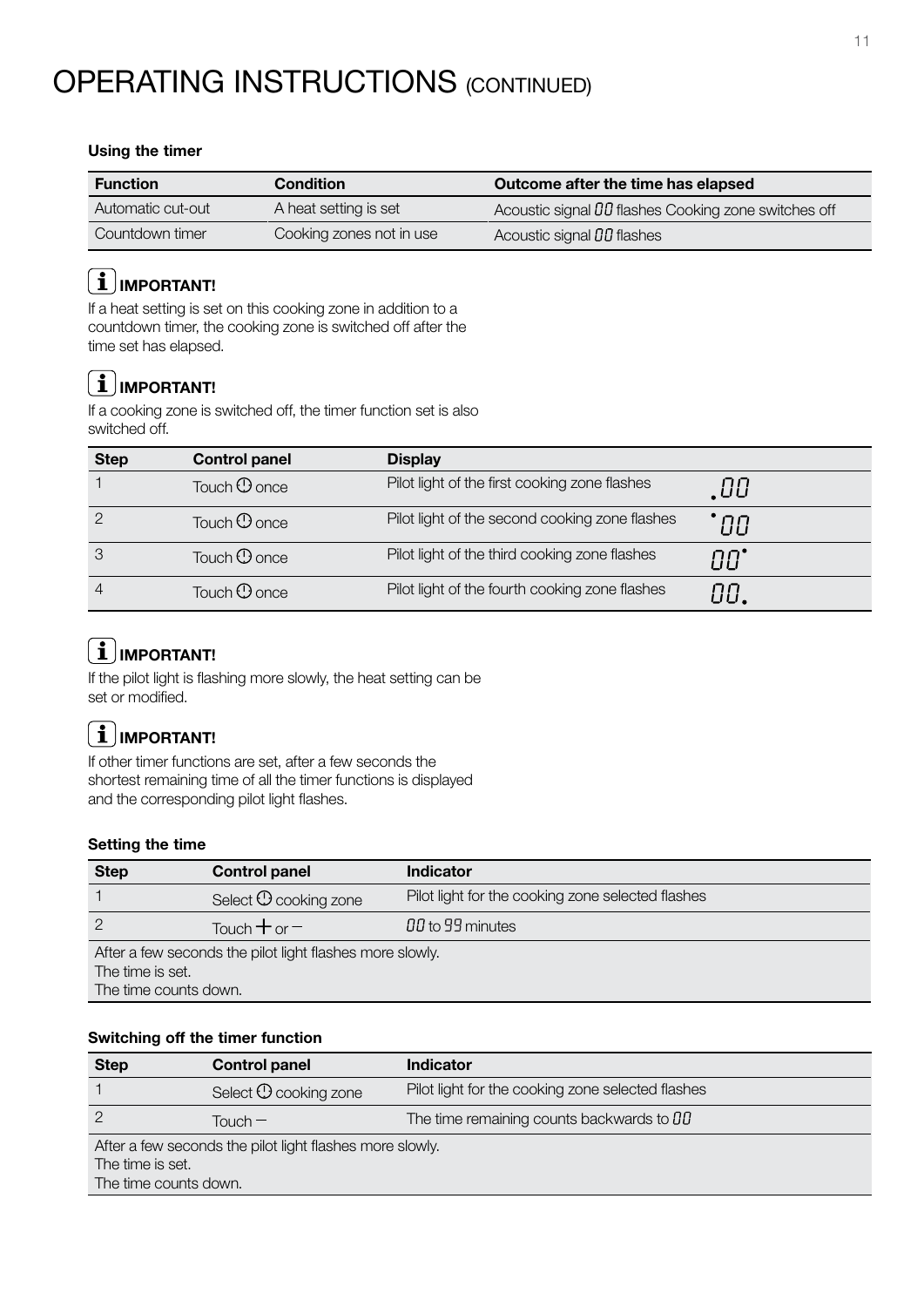#### Changing the time

| <b>Step</b>                                                                                           | <b>Control panel</b>                | <b>Indicator</b>                                                                        |
|-------------------------------------------------------------------------------------------------------|-------------------------------------|-----------------------------------------------------------------------------------------|
|                                                                                                       | Select <sup>(1</sup> ) cooking zone | Pilot light of the selected cooking zone flashes faster.<br>Time remaining is displayed |
|                                                                                                       | Touch $+$ or $-$                    | 0 I to 99 minutes                                                                       |
| After a few seconds the pilot light flashes more slowly.<br>The time is set.<br>The time counts down. |                                     |                                                                                         |

#### Displaying the time remaining for a cooking zone

| <b>Control panel field</b>                               | <b>Display</b>                                                                             |
|----------------------------------------------------------|--------------------------------------------------------------------------------------------|
| Select $\mathbb O$ cooking zone                          | Pilot light of the cooking zone selected flashes<br>faster The time remaining is displayed |
| After a few seconds the pilot light flashes more slowly. |                                                                                            |

### Switching off the acoustic signal

| <b>Control panel field</b> | <b>Display</b>                      |
|----------------------------|-------------------------------------|
| Touch $\odot$              | The acoustic signal to acknowledge. |
| The acoustic signal stops. |                                     |

#### Automatic switch off

#### The function deactivates the hob automatically if:

- All cooking zones are deactivated
- You do not set the heat setting after you activate the hob,
- You spill something or put something on the control panel for more than 10 seconds (a pan, a cloth, etc.). An acoustic signal sounds and the hob deactivates. Remove the object or clean the control panel.
- You do not deactivate a cooking zone or change the heat setting. After some time  $\overline{\cup}$  comes on and the hob deactivates.

| <b>Heat setting</b>      | The hob deactivates after |
|--------------------------|---------------------------|
| $\Box$ , $\Box$ - $\Box$ | 6 hours                   |
| $(3) - (4)$              | 5 hours                   |
| $\lceil 5 \rceil$        | 4 hours                   |
| $[5]$ - $[9]$            | 1.5 hours                 |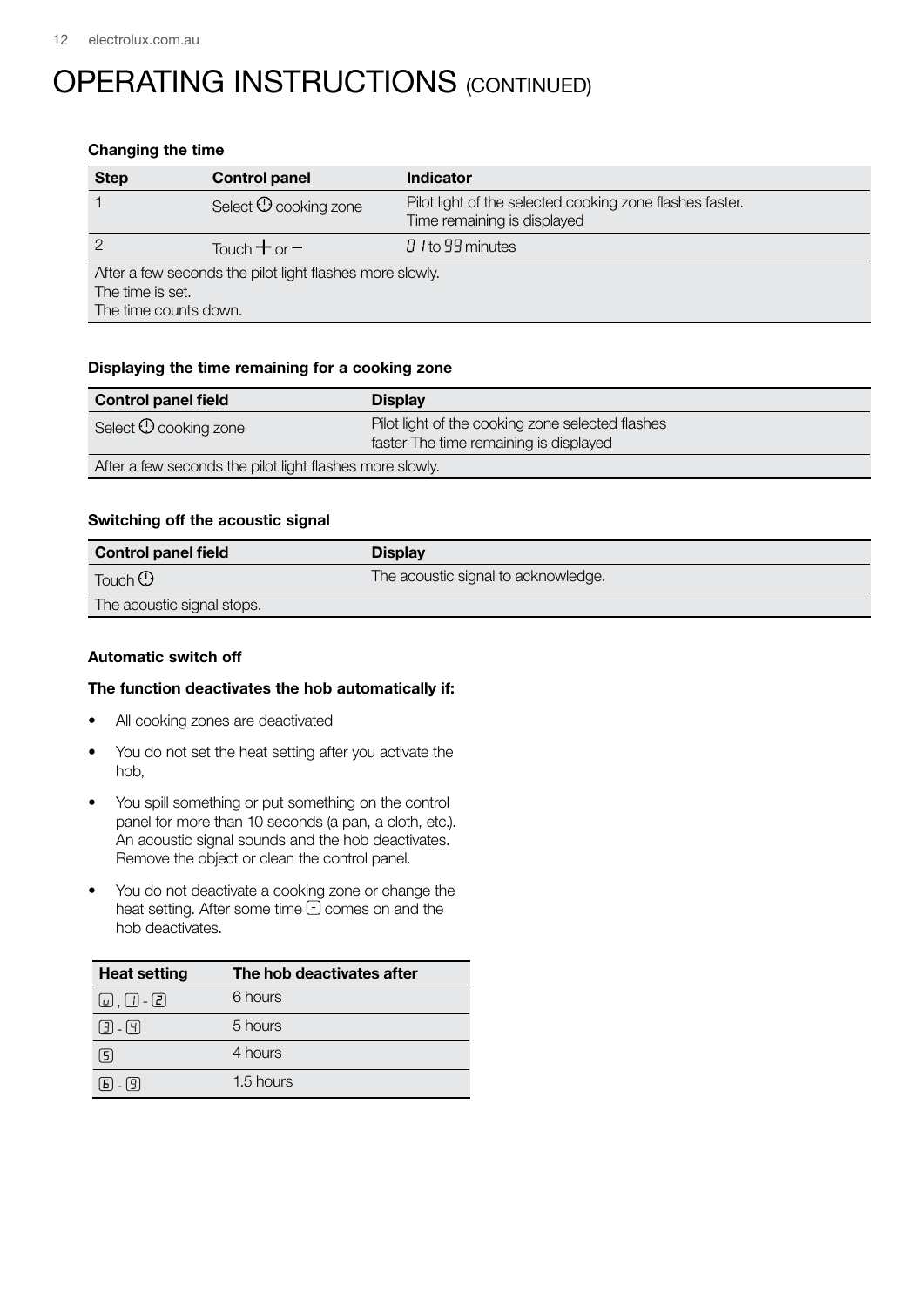## TIPS ON COOKING AND FRYING

#### Information on acrylamides

According to the latest scientific knowledge, intensive browning of food, especially in products containing starch, can constitute a health risk due to acrylamides. Therefore we recommend cooking at the lowest possible temperatures and not browning foods too much.

#### Cookware

- You can recognise good cookware from the bottoms of the pans. The bottom should be as thick and flat as possible.
- Cookware made of enamelled steel or with aluminium or copper bottoms can leave discolorations on the glass ceramic surface which are difficult or impossible to remove.

### $\left(\mathbf{E}\right)$  Energy saving

- Always place cookware on the cooking zone before it is switched on.
- Switch cooking zones off before the end of the cooking time, to take advantage of residual heat.
- If possible, always place lids on the pans.



• Bottom of pans and cooking zones should be the same size.

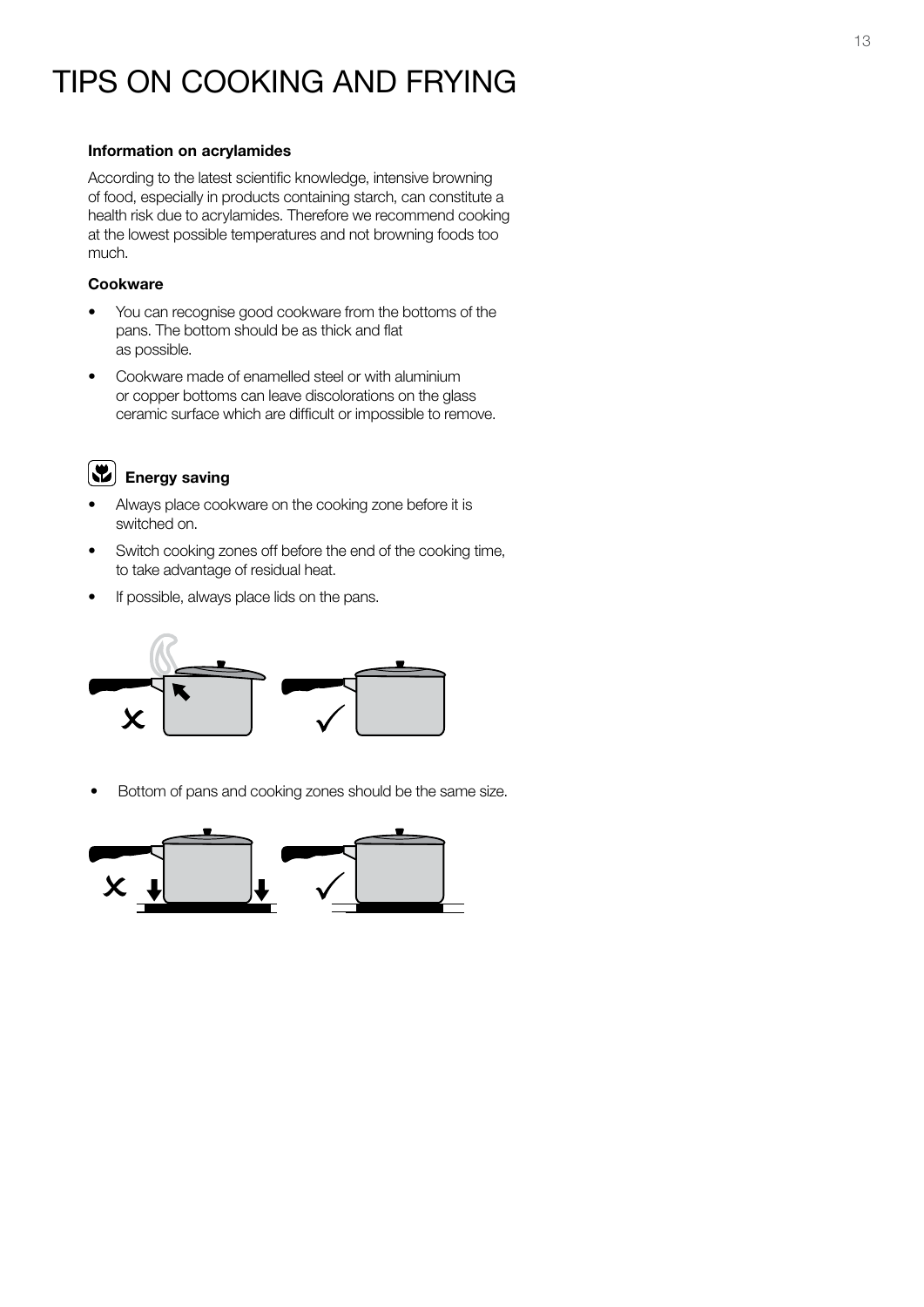## CARE AND CLEANING

## WARNING!

Watch out! Risk of burns from residual heat.

## $/$ ! $\backslash$  warning!

Sharp objects and abrasive cleaning materials will damage the appliance. Clean with water and washing up liquid.

## $\sqrt{!}$  WARNING!

Sharp cleaning agents will damage the appliance. Remove residues with water and washing up liquid.

### Cleaning the appliance after each use

- 1. Wipe the appliance with a damp cloth and a little washing up liquid.
- 2. Rub the appliance dry using a clean cloth.

### Removing deposits

|                              | Remove  |                                    |                                                               |  |
|------------------------------|---------|------------------------------------|---------------------------------------------------------------|--|
| <b>Type of dirt</b>          | At once | When the appliance has cooled down | Using                                                         |  |
| Sugar, food containing sugar | Yes     | ---                                | A scraper <sup>1)</sup>                                       |  |
| Plastics, tin foil           | Yes     | ---                                | A scraper <sup>1)</sup>                                       |  |
| Limescale and water rings    |         | Yes                                | Cleaner for glass ceramic<br>or stainless steel <sup>1)</sup> |  |
| Fat splashes                 |         | Yes                                | Cleaner for glass ceramic<br>or stainless steel <sup>1)</sup> |  |
| shiny metallic discoloration |         | Yes                                | Cleaner for glass ceramic<br>or stainless steel <sup>1)</sup> |  |

<sup>1)</sup> \*Scrapers and cleaners for glass ceramic and stainless steel can be purchased in specialized shops.

### Removing deposits

- 1. Place a scraper on the glass ceramic surface at an angle.
- 2. Remove residues by sliding the blade over the surface.
- 3. Wipe the appliance with a damp cloth and a little washing up liquid.
- 4. Rub the appliance dry using a clean cloth.

## $\left[\mathbf{\hat{1}}\right]$ important!

Remove stubborn residues with a cleaner for glass ceramic or stainless steel.

## $\mid \mathbf{i} \mid$ IMPORTANT!

Scratches or dark stains on the glass ceramic that cannot be removed do not however affect the functioning of the appliance.

## $\langle \mathbf{I} \rangle$  WARNING!

Residues from cleaning agents will damage the appliance. Remove residues with water and washing up liquid.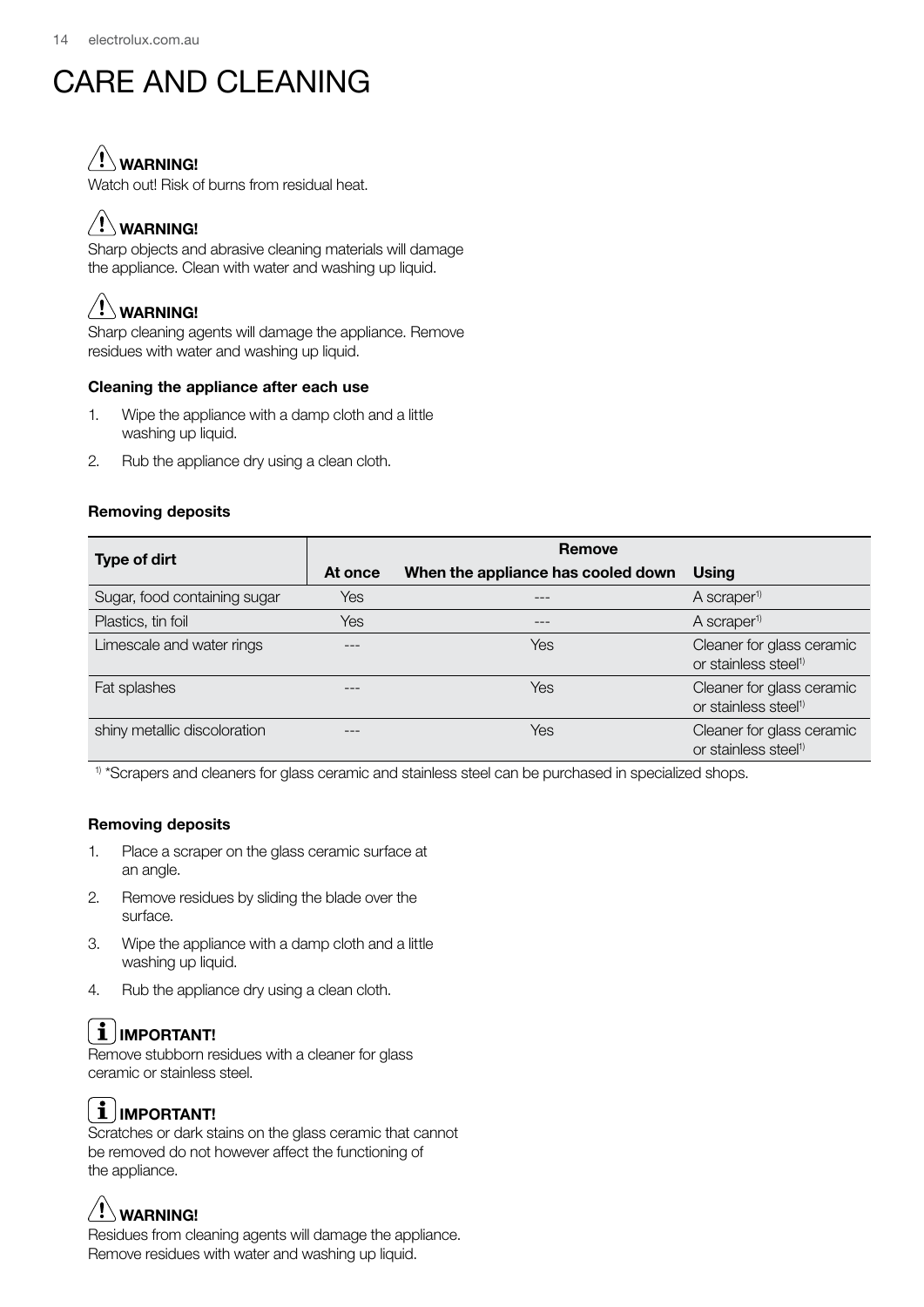## TROUBLESHOOTING

| <b>Problem</b>                                                                                                                                                                                   | <b>Possible cause</b>                                                                                                                                                                                             | Remedy                                                                                                                                                                                                                        |
|--------------------------------------------------------------------------------------------------------------------------------------------------------------------------------------------------|-------------------------------------------------------------------------------------------------------------------------------------------------------------------------------------------------------------------|-------------------------------------------------------------------------------------------------------------------------------------------------------------------------------------------------------------------------------|
| Red rings, limescale or water<br>rings, shiny metallic or other<br>discolouration, scratches/<br>shadows, bubbles or other<br>miscellaneous marks or stains on<br>ceramic glass cooktop surface. | Cooktop surface has not been<br>cleaned correctly. Cleaning of the<br>cooktop surface is not covered under<br>warranty. If a service call is placed<br>to clean the cooktop you will be<br>charged for the visit. | Use a ceramic glass cleaner such as<br>Cerapol.                                                                                                                                                                               |
| Pitting of ceramic glass surface.                                                                                                                                                                | Spillovers of liquid with high sugar<br>content.                                                                                                                                                                  | These types of spills must be removed<br>immediately with a special scraper for<br>the glass. If not permanent damage to<br>the cooktop glass can occur which is not<br>covered under warranty.                               |
| The cooking zones will not switch<br>on or are not functioning.                                                                                                                                  | • More than 10 seconds have<br>passed since the appliance was<br>switched on.                                                                                                                                     | Switch the appliance on again.                                                                                                                                                                                                |
|                                                                                                                                                                                                  | • The child safety device is switched<br>on $\square$                                                                                                                                                             | Deactivate the child safety device (See the<br>section "Child safety device").                                                                                                                                                |
|                                                                                                                                                                                                  | • Several sensor fields were touched<br>at the same time.                                                                                                                                                         | Only touch one sensor field.                                                                                                                                                                                                  |
|                                                                                                                                                                                                  | • Automatic switch off has been<br>triggered.                                                                                                                                                                     | Remove any objects (pan, cloths, etc.) that<br>are lying on the control panel. Switch the<br>appliance on again.                                                                                                              |
|                                                                                                                                                                                                  | • The lock is switched on $\square$ .                                                                                                                                                                             | Switch off the lock (See the section<br>"Locking/unlocking the control panel").                                                                                                                                               |
| Acoustic signal sounds when<br>appliance is switched off.                                                                                                                                        | The control panel is wholly or partly<br>covered by objects.                                                                                                                                                      | Remove objects.                                                                                                                                                                                                               |
| The residual heat indicator is not<br>displaying anything.                                                                                                                                       | The cooking zone was only on for a<br>short time and is therefore not hot.                                                                                                                                        | If the cooking zone is supposed to be hot,<br>call the Customer Service Department.                                                                                                                                           |
| The automatic warm up function is<br>not switching itself on.                                                                                                                                    | . There is still residual heat on the<br>cooking zone $\boxplus$                                                                                                                                                  | Let the cooking zone cool down.                                                                                                                                                                                               |
|                                                                                                                                                                                                  | • The highest heat setting is set $[9]$ .                                                                                                                                                                         | The highest heat setting has the same<br>power as the automatic warm up function.                                                                                                                                             |
|                                                                                                                                                                                                  | • The heat setting was set using the<br>sensor field <del>–</del> .                                                                                                                                               | 1. Switch off the cooking zone<br>2. Set the cooking zone using the sensor<br>field $+$ .                                                                                                                                     |
| Acoustic signal sounds and<br>appliance switches itself on and<br>then off again; after 5 seconds<br>another acoustic signal sounds.                                                             | The On/Off sensor field has been<br>covered up, e.g. by a cloth.                                                                                                                                                  | Do not place any objects on the control<br>panel.                                                                                                                                                                             |
| $\boxdot$ is lit.                                                                                                                                                                                | • Overheating protection for the<br>cooking zone has been triggered.                                                                                                                                              | Switch off the cooking zone. Switch the<br>cooking zone on again.                                                                                                                                                             |
|                                                                                                                                                                                                  | • Automatic switch off has been<br>triggered.                                                                                                                                                                     | Switch off the cooking zone. Switch the<br>cooking zone on again.                                                                                                                                                             |
| $E$ and number are displayed.                                                                                                                                                                    | Electronics fault.                                                                                                                                                                                                | Disconnect the appliance from the electrical<br>supply for a few minutes (Take the fuse<br>out of the house's wiring system) If after<br>switching on again, $E$ is displayed again,<br>call the customer service department. |

If you are unable to remedy the problem by following the above suggestions, please contact your dealer or the Customer Care Department.

### $\langle \mathbf{1} \rangle$  WARNING!

Repairs to the appliance are only to be carried out by qualified service engineers. Considerable danger to the user may result from improper repairs.

### $\left[\mathbf{\dot{1}}\right]$ important!

If the appliance has been wrongly operated, the visit from the customer service technician or dealer may not take place free of charge, even during the warranty period.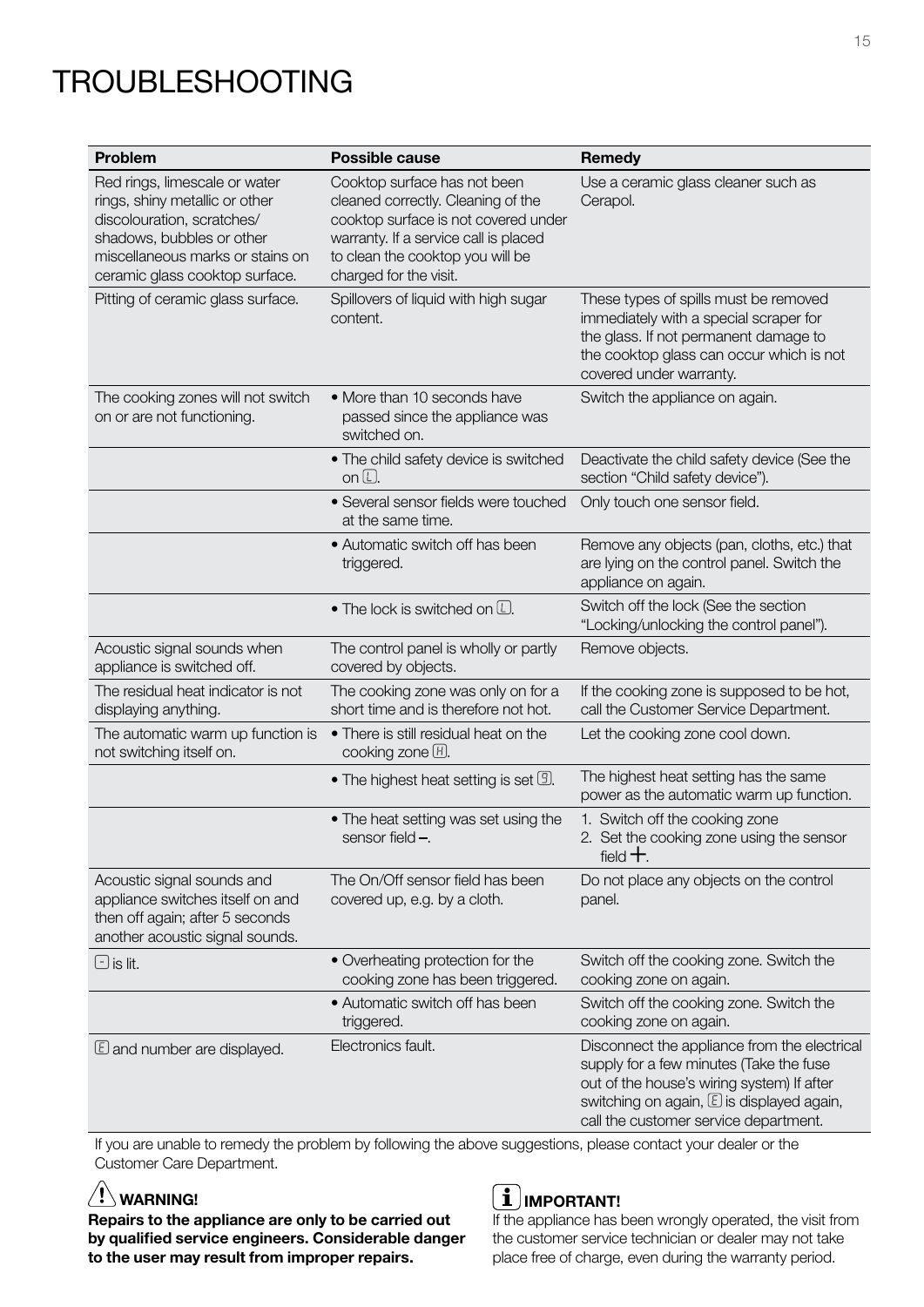## TECHNICAL DATA

| <b>Model</b>                  | EHC644BE        |               | EHC944BE         |               |
|-------------------------------|-----------------|---------------|------------------|---------------|
| <b>PNC</b>                    | 949 163 479     |               | 949 163 480      |               |
| Product dimensions (w x d) mm | 590 x 520       |               | $900 \times 520$ |               |
| Cut-out dimensions (w x d) mm | 560 x 490 (485) |               | 880 x 490 (485)  |               |
| Frequency (Hz)                | $50 - 60$       |               | $50 - 60$        |               |
| Voltage (volts)               | 220-240         |               | 220-240          |               |
| Service Cord                  | Not fitted      |               | Not fitted       |               |
| <b>Elements</b>               | No. zones       | <b>Watts</b>  | No. zones        | <b>Watts</b>  |
| Left front                    | 3               | 2300/1600/800 | 3                | 2300/1600/800 |
| Left rear                     |                 | 1200          |                  | 1200          |
| <b>Right front</b>            |                 | 1200          |                  | 1800          |
| <b>Right rear</b>             |                 | 1800          |                  | 1200          |
| Total                         |                 | 6500          |                  | 6500          |

## ENVIRONMENT!

### **Disposal**

The symbol  $\overline{\mathbb{X}}$  on the product or on its packaging indicates that this product may not be treated as household waste. Instead it should be taken to the appropriate collection point for the recycling of electrical and electronic equipment. By ensuring this product is disposed of correctly, you will help prevent potential negative consequences for the environment and human health, which could otherwise be caused by inappropriate waste handling of this product. For more detailed information about recycling of this product, please contact your local council, your household waste disposal service or the shop where you purchased the product.

### Packaging material

The packaging materials are friendly to the environment and can be recycled. The plastic components are identified by marking: >PE<,>PS<, etc. Discard the packaging materials as household waste at the waste disposal facilities in your municipality.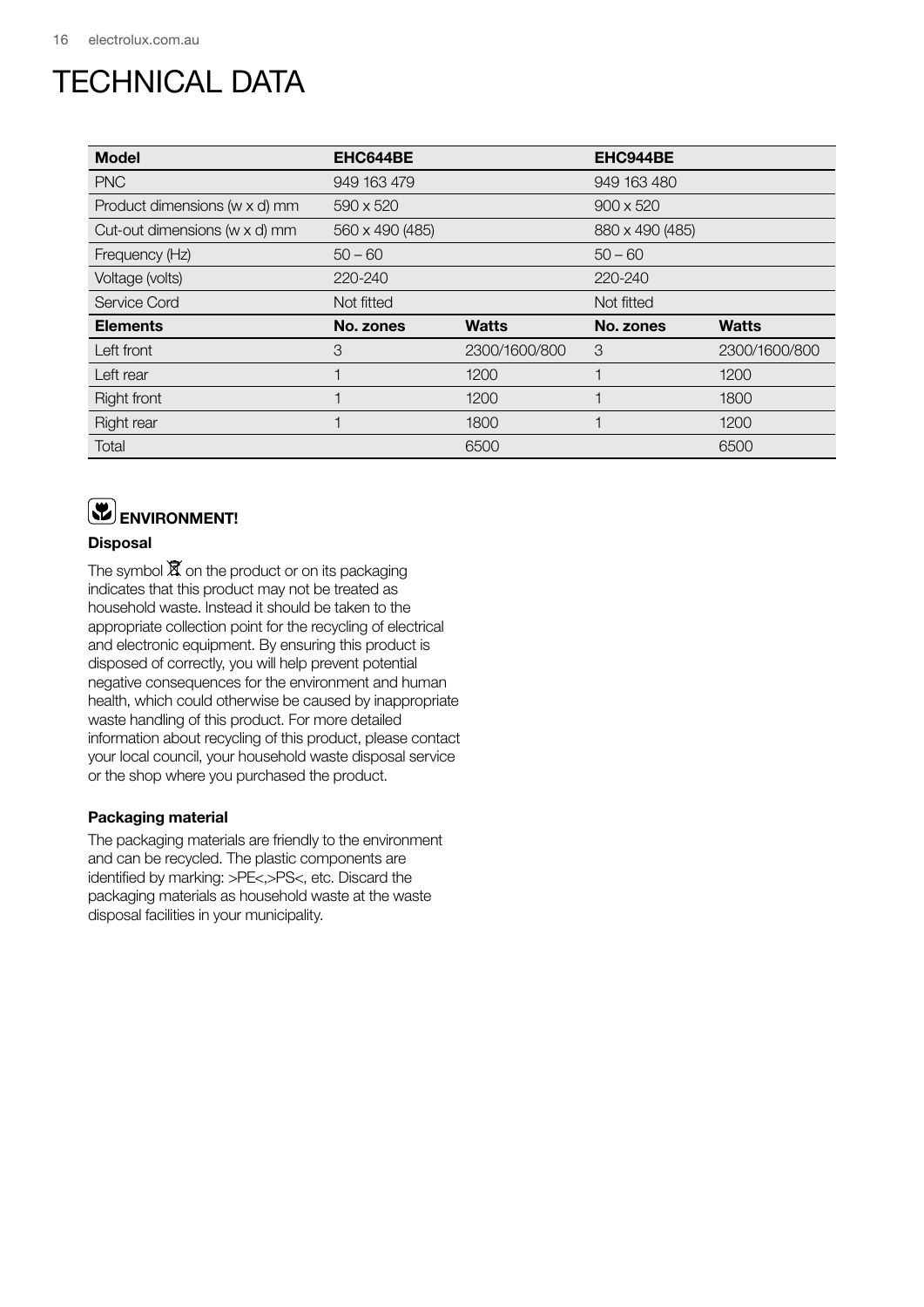## INSTALLATION INSTRUCTIONS

### $/!\backslash$  warning!

This must be read! The laws, ordinances, directives and standards in force in the country of use are to be followed (safety regulations, proper recycling in accordance with the regulations, etc.)

#### i. IMPORTANT!

Installation may only be carried out by a qualified electrician. The minimum distances to other appliances and units are to be observed.

Anti-shock protection must be provided by the installation, for example drawers may only be installed with a protective floor directly underneath the appliance.

The cut surfaces of the worktop are to be protected against moisture using a suitable sealant. The sealant seals the appliance to the work top with no gap. Do not use silicon sealant between the appliance and the work top. Avoid installing the appliance next to doors and under windows. Otherwise hot cookware may be knocked off the rings when doors and windows are opened.

## WARNING!

### Risk of injury from electrical current.

- The electrical mains terminal is live.
- Make electrical mains terminal free of voltage.
- Follow connection schematic.
- Observe electrical safety rules.
- Ensure anti-shock protection by installing correctly.
- The appliance must be connected to the electrical supply by a qualified electrician.
- Loose and inappropriate plug and socket connections can make the terminal overheat.
- Have the clamping connections correctly installed by a qualified electrician.
- Use strain relief clamp on cable.

## WARNING!

### The surface temperature exceeds 95°C. To avoid a hazard, underbench access must be restricted.

### Electrical Connection

Before connecting, check that the nominal voltage of the appliance, that is the voltage stated on the rating plate, corresponds to the available supply voltage. Also check the power rating of the appliance and ensure that the wire is suitably sized in accordance with local wiring rules to suit the appliance power rating. The rating plate is located on the lower casing of the hob. The heating element volt- age is AC230V~. The appliance also works perfectly on networks with AC220V~ or AC240V~. Means for disconnection must be incorporated in the fixed wiring in accordance with local wiring rules. The hob is to be connected to the mains using a device that allows

the appliance to be disconnected from the mains at all poles with a contact opening width of at least 3 mm, eg. automatic line protecting cut-out, earth leakage trips or fuse. If this appliance's mains cable is damaged, it must be replaced by a special cable (type H05BB-F Tmax 90°C; or higher) 3x2.5mm² with an all-pole 25A breaker. The latter is available from the Customer Care Department. The connection must be carried out as shown in the diagram. The connecting links should be fitted according to the appropriate connection diagram. The earth lead is connected to terminal. The earth lead must be longer than leads carrying electric current. The cable connections must be made in accordance with regulations and the terminal screws tightened securely. Finally, the connecting cable is to be secured with the mains cable cleat and the covering closed by pressing firmly (lock into place). Before switching on for the first time, any protective foil or stickers must be removed from the glass ceramic surface.

## $\mathcal{N}$ warning!

Once connected to the mains supply check that all cooking zones are ready for use by briefly switching each on in turn at the maximum setting.

• A duplicate rating label is supplied with this unit. For easy identification of this unit after installation, stick it to a readily available surface adjacent to the cooktop.

### Sticking on the seal

- Clean the worktop around the cutout area.
- Stick the single-sided adhesive sealing tape provided on the underside of the hob around the outside edge ensuring that it is not stretched. The two ends of the tape should join in the middle of one side. After trimming the tape (allow it to overlap by 2-3 mm), press the two ends together.

## $i$  | IMPORTANT!

The cut-out section in the worktop is illustrated in the drawing with the dimensions 560 x 490 / 880 x 490 mm. The appliance can also be built into a shorter cut-out section with the dimensions 560 x 485 / 880 x 485 mm.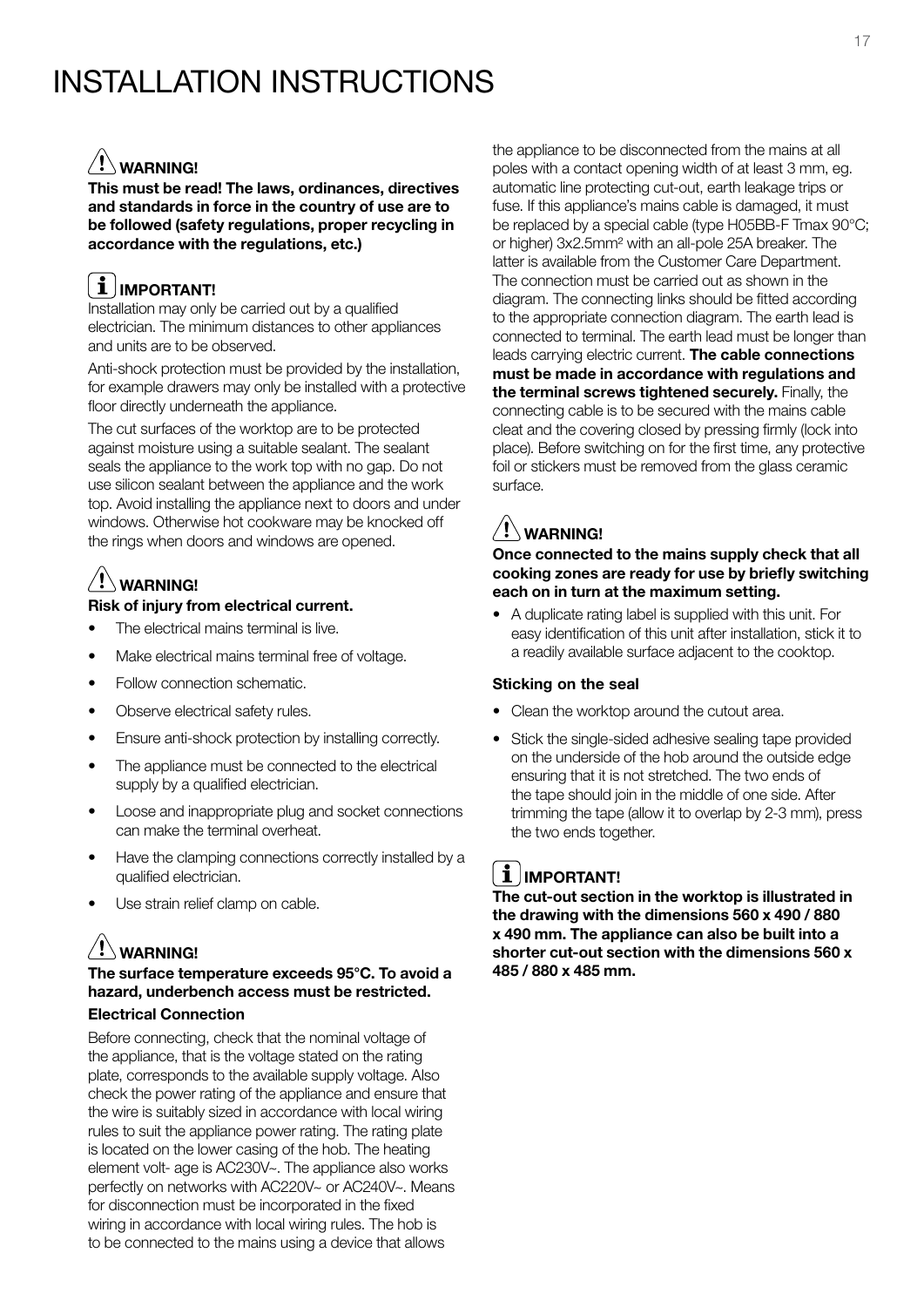![](_page_17_Picture_1.jpeg)

![](_page_17_Figure_2.jpeg)

![](_page_17_Figure_3.jpeg)

![](_page_17_Picture_4.jpeg)

![](_page_17_Picture_5.jpeg)

![](_page_17_Figure_6.jpeg)

![](_page_17_Figure_7.jpeg)

![](_page_17_Figure_8.jpeg)

![](_page_17_Figure_9.jpeg)

### $\sqrt{!}$  WARNING!

Surface temperatures of base exceed 95°C, under bench access must be restricted by use of noncombustible barrier on installation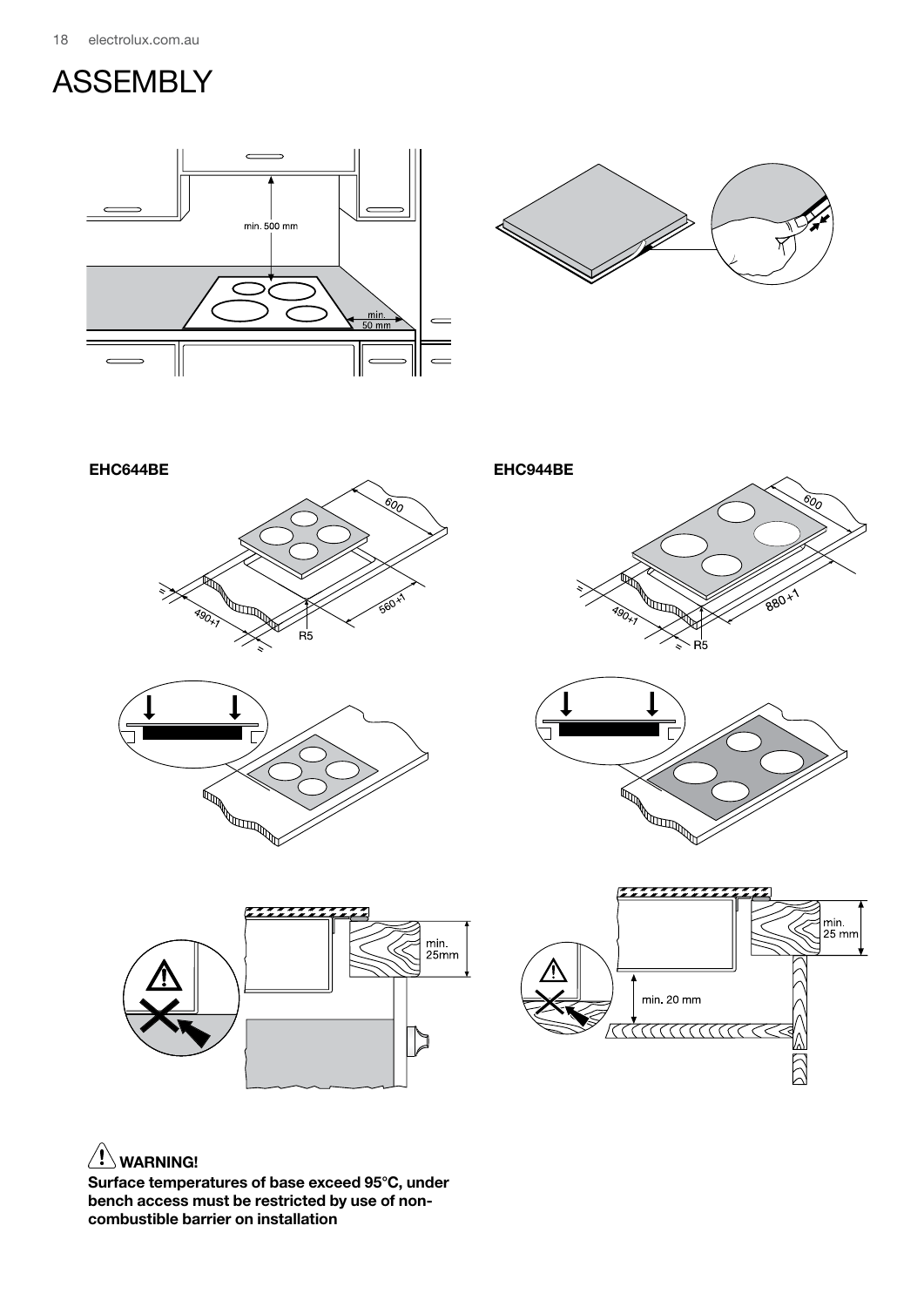## **Sectrolux Warranty**

FOR SALES IN AUSTRALIA AND NEW ZEALAND APPLIANCE: ELECTROLUX BUILT-IN OVENS, COOKTOPS, FREESTANDING COOKER AND WARMING DRAWER

**This document sets out the terms and conditions of the product warranties for Electrolux Appliances. It is an important document. Please keep it with your proof of purchase documents in a safe place for future reference should there be a manufacturing defect in your Appliance. This warranty is in addition to other rights you may have under the Australian Consumer Law.**

#### **1. In this warranty:**

- (a) 'ACL' or 'Australian Consumer Law' means Schedule 2 to the Competition and Consumer Act 2010;
- (b) 'Appliance' means any Electrolux product purchased by you and accompanied by this document;
- (c) 'ASC' means Electrolux's authorised serviced centres;
- (d) 'Electrolux' is the brand controlled by Electrolux Home Products Pty Ltd of 163 O'Riordan Street, Mascot NSW 2020, ABN 51 004 762 341 in respect of Appliances purchased in Australia and Electrolux (NZ) Limited (collectively "Electrolux") of 3-5 Niall Burgess Road, Mount Wellington, in respect of Appliances purchased in New Zealand;
- (e) 'Warranty Period' means the period specified in clause 3 of this warranty;
- (f) 'you' means the purchaser of the Appliance not having purchased the Appliance for re-sale, and 'your' has a corresponding meaning.
- **2. Application:** This warranty only applies to new Appliances, purchased and used in Australia or New Zealand and is in addition to (and does not exclude, restrict, or modify in any way) other rights and remedies under a law to which the Appliances or services relate, including any nonexcludable statutory guarantees in Australia and New Zealand.
- **3. Warranty Period:** Subject to these terms and conditions, this warranty continues in Australia for a period of 24 months and in New Zealand for a period of 24 months, following the date of original purchase of the Appliance.
- **4. Repair or replace warranty:** During the Warranty Period, Electrolux or its ASC will, at no extra charge if your Appliance is readily accessible for service, without special equipment and subject to these terms and conditions, repair or replace any parts which it considers to be defective. Electrolux may, in its absolute discretion, choose whether the remedy offered for a valid warranty claim is repair or replacement. Electrolux or its ASC may use refurbished parts to repair your Appliance. You agree that any replaced Appliances or parts become the property of Electrolux.
- **5. Travel and transportation costs:** Subject to clause 7, Electrolux will bear the reasonable cost of transportation, travel and delivery of the Appliance to and from Electrolux or its ASC. Travel and transportation will be arranged by Electrolux as part of any valid warranty claim.
- **6. Proof of purchas**e is required before you can make a claim under this warranty.
- **7. Exclusions:** You may not make a claim under this warranty unless the defect claimed is due to faulty or defective parts or workmanship. This warranty does not cover:
	- (a) light globes, batteries, filters or similar perishable parts;
	- (b) parts and Appliances not supplied by Electrolux;
	- (c) cosmetic damage which does not affect the operation of the Appliance:
- (d) damage to the Appliance caused by: (i) negligence or accident;
	- (ii) misuse or abuse, including failure to properly maintain or service;
	- (iii) improper, negligent or faulty servicing or repair works done by anyone other than an Electrolux authorised repairer or ASC;
	- (iv) normal wear and tear;
	- (v) power surges, electrical storm damage or incorrect power supply;
	- (vi) incomplete or improper installation;
	- (vii) incorrect, improper or inappropriate operation;
	- (viii) insect or vermin infestation;
	- (ix) failure to comply with any additional instructions supplied with the Appliance;
- In addition, Electrolux is not liable under this warranty if:
	- (a) the Appliance has been, or Electrolux reasonably believes that the Appliance has been, used for purposes other than those for which the Appliance was intended, including where the Appliance has been used for any non-domestic purpose;
	- (b) the Appliance is modified without authority from Electrolux in writing;
	- (c) the Appliance's serial number or warranty seal has been removed or defaced
- 8. How to claim under this warranty: To enquire about claiming under this warranty, please follow these steps:
	- (a) carefully check the operating instructions, user manual and the terms of this warranty;
	- (b) have the model and serial number of the Appliance available;
	- (c) have the proof of purchase (e.g. an invoice) available;
	- (d) telephone the numbers shown below.
- **9. Australia:** For Appliances and services provided by Electrolux in Australia: Electrolux goods come with guarantees that cannot be excluded under the Australian Consumer Law. You are entitled to a replacement or refund for a major failure and for compensation for any other reasonably foreseeable loss or damage. You are also entitled to have the Appliance repaired or replaced if the Appliance fails to be of acceptable quality and the failure does not amount to a major failure. 'Acceptable quality' and 'major failure' have the same meaning as referred to in the ACL.
- **10. New Zealand:** For Appliances and services provided by Electrolux in New Zealand, the Appliances come with a guarantee by Electrolux pursuant to the provisions of the Consumer Guarantees Act, the Sale of Goods Act and the Fair Trading Act. Where the Appliance was purchased in New Zealand for commercial purposes the Consumer Guarantee Act does not apply.
- **11. Confidentiality:** You accept that if you make a warranty claim, Electrolux and its agents including ASC may exchange information in relation to you to enable Electrolux to meet its obligations under this warranty.

#### **AUSTRALIA FOR SERVICE**  or to find the address of your nearest authorised service centre in Australia **PLEASE CALL 13 13 49** For the cost of a local call **FOR SPARE PARTS**  or to find the address of your nearest spare parts centre in Australia **PLEASE CALL 13 13 50** For the cost of a local call **NEW ZEALAND FOR SERVICE**  or to find the address of your nearest authorised service centre in New Zealand **PLEASE CALL 0800 10 66 10 FOR SPARE PARTS** or to find the address of your nearest spare parts centre in New Zealand **PLEASE CALL 0800 10 66 20**

#### **Important Notice** Before calling for service, please ensure that the steps listed in clause 8 above have been followed.